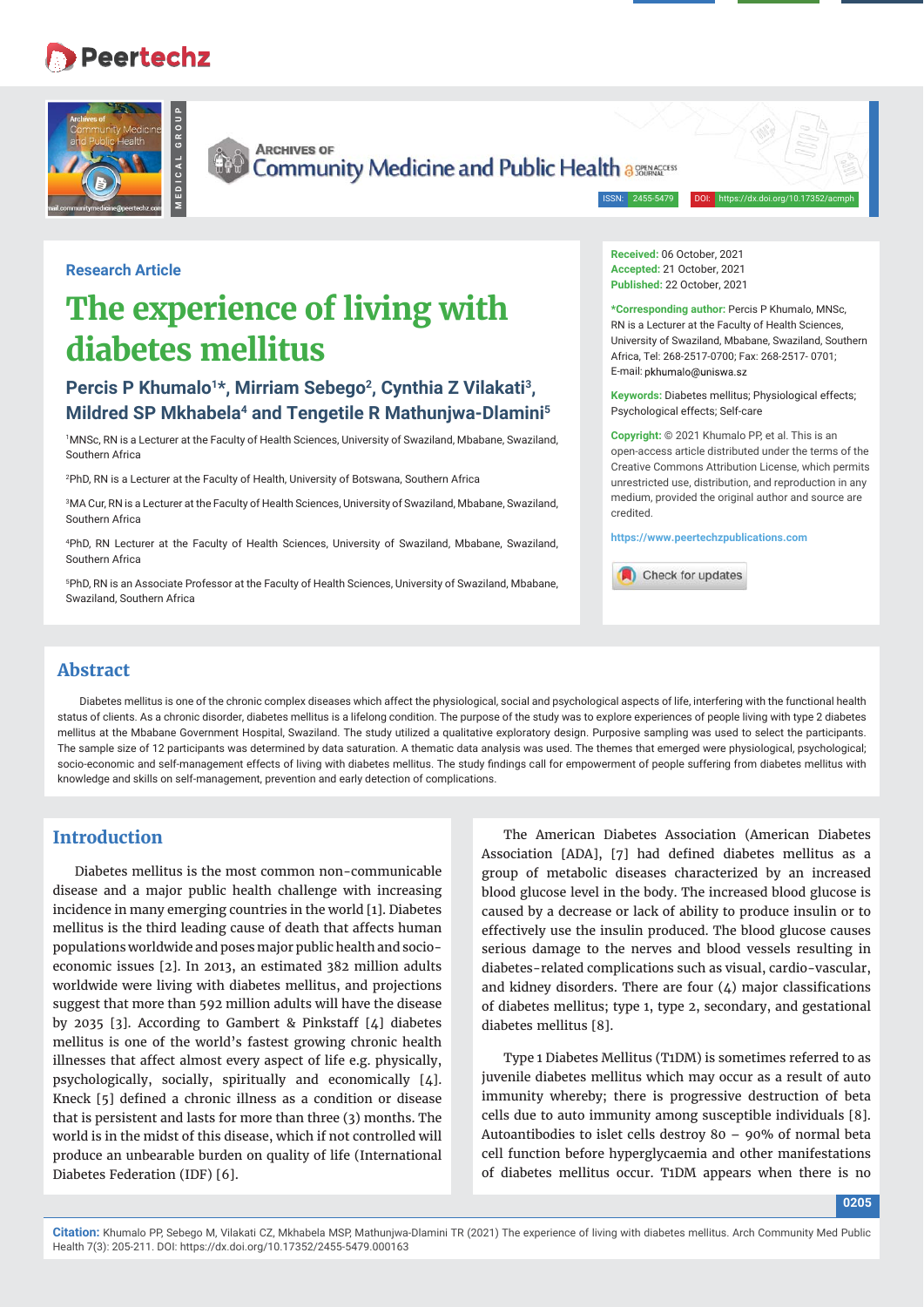more insulin secretion. This type of diabetes mellitus requires exogenous insulin in order to sustain the individuals' life [8].

Type 2 Diabetes Mellitus (T2DM) also known as adult onset diabetes mellitus could occur as a result of genetic mutation which causes body tissue resistance to insulin (body does not respond to action of insulin) [8]. The insulin receptors are either unresponsive to the action of insulin and / or the insulin secreted is inadequate. Individuals living with T2DM require oral hypoglycaemics in order to control their glucose level. Secondary diabetes mellitus is the type of diabetes mellitus that is associated with other medical conditions / treatment of conditions such as endocrinopathies (acromegally, hyperthyroidism, and Cushing's syndrome), pancreatic disease (pancreatectomy, cystic fibrosis). It could also occur following the use of medication, such as thiazides, corticosteroids, phenytoin and clozapine [8]. Gestational diabetes mellitus is the type of diabetes mellitus that occurs in pregnancy. Women with gestational diabetes mellitus are reported to be at a higher risk of developing T2DM in  $5 - 10$  years [8]. This study focused on T2DM.

According to the ADA [7], the risk of developing T2DM increases with age, obesity and inactivity. T2DM is also more common in people with a family history of the disease. The disease develops gradually over a long period of time, with vague symptoms or none at all. George and Thomas [9] on the other hand, reported that the socioeconomic and lifestyle factors also appeared to be high risk factors of developing diabetes mellitus especially among individuals who reside in rural areas. People in rural areas are usually poor and may have limited access to health care and consequently are likely to be diagnosed late compared to their urban counterparts.

#### **Problem statement**

According to the ADA [7], diabetes mellitus has become a worldwide health problem in the 21st century. In the United States of America (USA) over 23 million people are currently diagnosed with diabetes mellitus and an estimated 225,000 deaths are reported annually. In the Sub-Saharan Africa, diabetes mellitus was thought to be a rare or undocumented disease. However, ADA [7] reported that in 2004 there was a shift of non-communicable diseases including diabetes mellitus in this region. Diabetes mellitus emerged with an estimated 3.4 million deaths and more than 80% of these deaths occurred in low and middle income countries.

Swaziland much like most developing countries in the Sub-Saharan Africa region is not spared from this epidemic of noncommunicable diseases such as diabetes mellitus. Swaziland has an estimated prevalence of diabetes mellitus at 3.7% among those aged between 20 and 79 years. This prevalence was above the 3.2% average prevalence of diabetes mellitus in Africa [6]. The IDF [6] also found that Swaziland had an estimated 20,800 people aged between 20 - 79 years who suffered from diabetes mellitus and about 1,146 people died each year from complications related to diabetes mellitus.

The World Health Organization (WHO) [10]; IDF (2008); Swaziland STEPS Survey [11] revealed that the main cause of diabetes mellitus in Swaziland among the adult population aged between 20-79 years, were factors such as physical inactivity, sedentary lifestyle and low consumption of fruits and vegetables. An estimated 89% of the adult population was found to be consuming less than an average of 5 vegetables per day. Obesity and overweight were found to be more prevalent among female compared to male adults. Moreover, hypercholesterolemia and triglycerides were more prevalent in adult males than females. These findings suggest that the adult population in this country is at an increased risk of developing T2DM. There is limited documentation on experiences of people living with T2DM in Swaziland. Hence this study which explored the experiences of people living with diabetes mellitus. The findings will enable the country in developing targeted and relevant interventions.

#### **Research question**

1. What are the experiences of people living with T2DM?

#### **Objective of the study**

- 2. To explore experiences of persons living with T2DM attending services at the Mbabane Government Hospital.
- 3. To identify concerns of people living with diabetes mellitus as a chronic illness.
- 4. To identify challenges in the management of T2DM in people living with the disorder.

## **Methodology**

The study utilized the descriptive qualitative approach. It was conducted at the Mbabane Government Hospital, Swaziland. The Mbabane Government Hospital is a national referral hospital situated in Mbabane which is the capital city of Swaziland. It has a bed capacity of 440. This hospital functions as both a tertiary and national referral institution, and serves more than 95 000 population that resides around the city [12,13].

Purposive sampling was used to select study participants. The sample size was determined by data saturation. The participants were aged between 49-79 years, either male or female, diagnosed with T2DM for more than a year and on a subsequent visit at the Mbabane Government Hospital diabetes clinic.

Ethical approval was sought from the Ministry of Health Scientific and Ethics Committee, Mbabane Government Hospital authorities, and the participants. An in-depth interview guide was used to collect data. Thematic analysis was used in evaluating the data.

#### **Results**

The findings are presented in a narrative form, with periodic inclusion of direct verbal quotations from participants to emphasize facts and offer the reader evidence of what emerged during data collection. The findings begin with a description of the socio-demographic characteristics of the participants, before a comprehensive presentation of the themes that emerged from the data analysis are presented.

**206**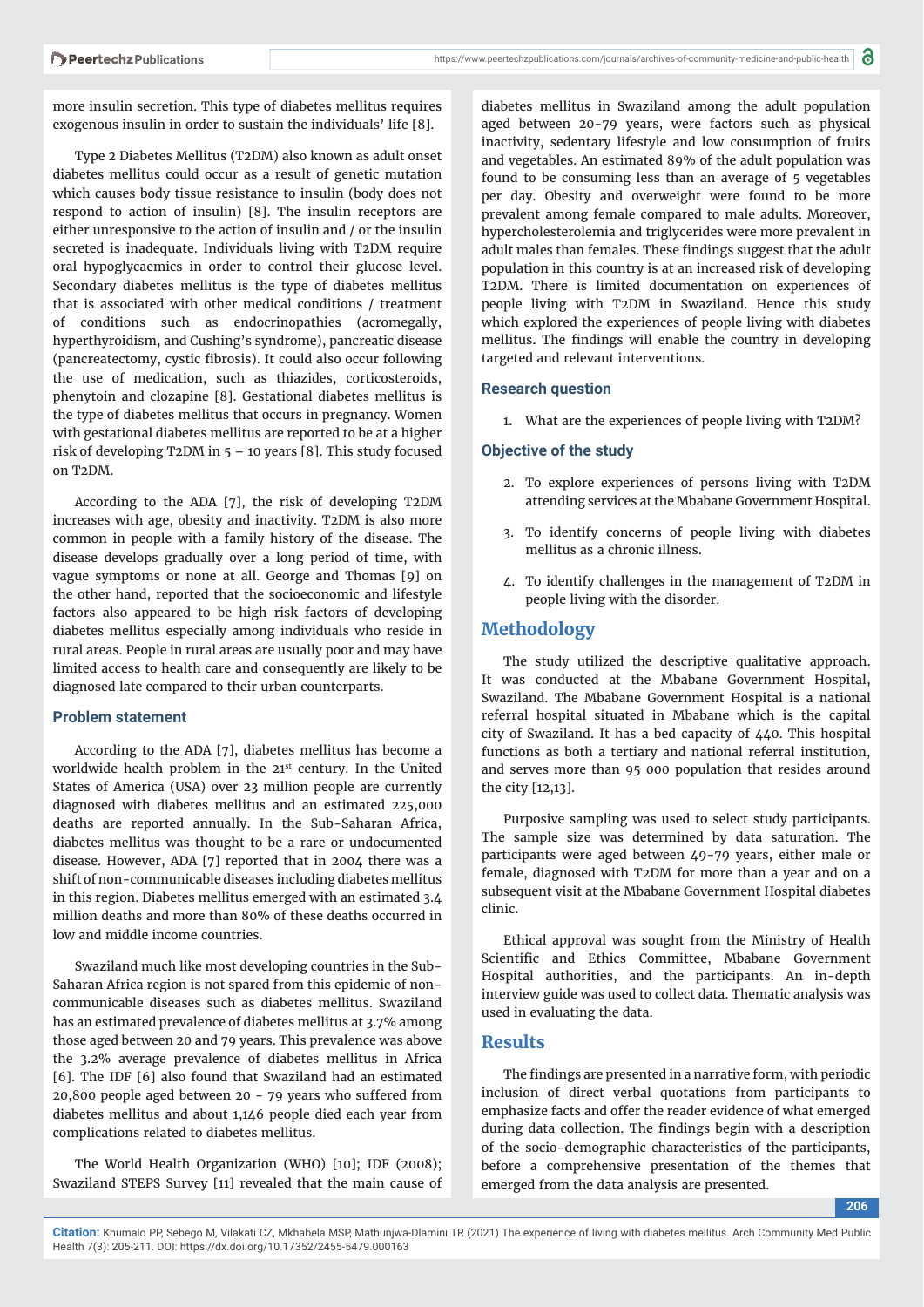#### **Socio-demographic characteristics of the participants**

There were 11 participants in the study. The sample size was determined by data saturation, which is characteristic of qualitative studies. Sixty four percent  $(64\%, n = 7)$  of the participants were males and  $36\%$  (n = 4) were females. The ages of the participants ranged between 52 and 80 years, with the majority (55%,  $n = 6$ ) aged between 52 and 60 years. The mean age of the participants was 64.1 years with a standard deviation of 9.7 years. All participants (n = 11, 100%) reported that they attended school,  $36\%$  (n = 4) had primary,  $46\%$  (n = 5) had secondary, and 18% (n = 2) had tertiary level education. The majority (55%,  $n = 6$ ) of the participants reported that they were unemployed,  $27\%$  (n = 3) were retired and only 18% (n = 2) were employed. All the participants were Swazis, married, and their religious affiliation was Christianity. The participants had lived with diabetes mellitus for a mean period of 8.3 years and a standard deviation of 5.4 years. The majority (64%, n = 7) of the participants reported to have lived with diabetes mellitus for less than 10 years, and 36% ( $n = 4$ ) had lived with the disorder for more than 10 years. The socio-demographic characteristics of the participants are summarized in Table 1.

#### **Themes**

Numerous themes emerged from the data. These themes were the true indication of the clients' experience of living with T2DM. Themes reflecting the participants' experiences were: physiological, psychological, socioeconomic, and selfmanagement effects of T2DM. The code categories and themes are illustrated in Table 2.

#### **Physiological effects of living with diabetes mellitus**

The participants reported poor vision, neuropathy and comorbidity as main problems affecting them on the physiological effects of living with T2DM. The categories are discussed separately.

**a. Diabetic retinopathy:** Poor eye sight was found to be the major consequence of living with diabetes mellitus.

| Table 1: Demographic characteristics of participants (N=11). |        |                  |                          |                              |                             |           |                                     |  |  |
|--------------------------------------------------------------|--------|------------------|--------------------------|------------------------------|-----------------------------|-----------|-------------------------------------|--|--|
| Code<br>No:                                                  | Gender | Age (yrs)        | <b>Marital</b><br>status | <b>Educational</b><br>status | <b>Employment</b><br>status | Religion  | <b>Duration</b><br>with DM<br>(yrs) |  |  |
| 01                                                           | M      | 72               | Married                  | Secondary                    | Retired                     | Christian | 17                                  |  |  |
| 02                                                           | M      | 65               | Married                  | Secondary                    | Retired                     | Christian | 10                                  |  |  |
| 03                                                           | F      | 52               | Married                  | Tertiary                     | Employed                    | Christian | 5                                   |  |  |
| 04                                                           | F      | 59               | Married                  | Primary                      | Unemployed                  | Christian | 7                                   |  |  |
| 05                                                           | F      | 56               | Married                  | Primary                      | Unemployed                  | Christian | 3                                   |  |  |
| 06                                                           | F      | 56               | Married                  | Primary                      | Unemployed                  | Christian | $\overline{7}$                      |  |  |
| 07                                                           | M      | 80               | Married                  | Primary                      | Unemployed                  | Christian | 10                                  |  |  |
| 08                                                           | M      | 60               | Married                  | Secondary                    | Retired                     | Christian | 5                                   |  |  |
| 09                                                           | M      | 80               | Married                  | Secondary                    | Unemployed                  | Christian | 20                                  |  |  |
| 10                                                           | M      | 54               | Married                  | Tertiary                     | Employed                    | Christian | 3                                   |  |  |
| 11                                                           | M      | 71               | Married                  | Secondary                    | Unemployed                  | Christian | 4                                   |  |  |
|                                                              |        | $\bar{x} = 64.1$ |                          |                              |                             |           | $\bar{x} = 8.3$                     |  |  |
|                                                              |        | $SD = 9.7$       |                          |                              |                             |           | $SD = 5.4$                          |  |  |

**Table 2:** Categories and themes of living with diabetes mellitus.

| <b>Categories</b>                                                   | <b>Themes</b>           |
|---------------------------------------------------------------------|-------------------------|
| Diabetic retinopathy<br>Diabetic neuropathy and pain<br>Comorbidity | Physiological effects   |
| Sexual dysfunction                                                  | Psychological effects   |
| Financial support and costs<br>Travelling long distance             | Socioeconomic impact    |
| Treatment adherence<br>Long waiting time<br>Knowledge               | Self-management effects |

Participants reported a gradual loss of eyesight in such a way that performing activities of daily living was becoming a nightmare.

One participant had this to say: "… apart from what I have said… in addition… the sugar has affected me… and my eyes…, (pointing at his eyes) like at night, I cannot drive especially when I have to meet with other cars. It is a problem, it is better when I do not meet with other cars… I can say that… that affects me".

Another one had this to say: "when I first had sugar, I had a problem of not seeing well with my eyes… almost one month… and I went to the clinic and I was told that my eyes are not damaged… and they would gain sight… and it happened like that … and I was told to wear glasses".

Another one said: "I do not see properly… that is the major problem I have. I cannot see properly like during the day… you see yesterday… I could not see as it was raining… when I look up the sun I am affected, it is better when I walk like this (showing his face down). This started when I have sugar then gradually… the eyes were not seeing well".

These were the experiences shared by the majority of participants who were living with diabetes mellitus. Even those who did not explicitly express that they had suffered from visual problems one could determine as they were wearing vision glasses.

**b. Diabetic neuropathy and pain:** Neuropathy especially in the lower limbs emerged as a major category in the physiological effects theme. Participants reported that their feet were painful and could not walk properly and one participant had both lower limbs amputated.

One participant had this to say: "…I am sickly…I feel tired and sometimes … dizziness… painful legs and cramping legs…sometimes I feel the back aching … the body is not strong enough… it is only that… that affect me… These days it is better… it is only the cramps that trouble me… and I have difficulty in tilling the soil since it is planting season... the cramps go from the knees to the legs… and the legs feel cold at night when sleeping".

Another participant stated this: "eh… physically, I am unable to walk... I don't know if that is aging. I have difficulty climbing up the steep, I feel tight here (pointing at his legs)… and the knees become painful at times resulting to inability to walk properly… that affects me".

**207**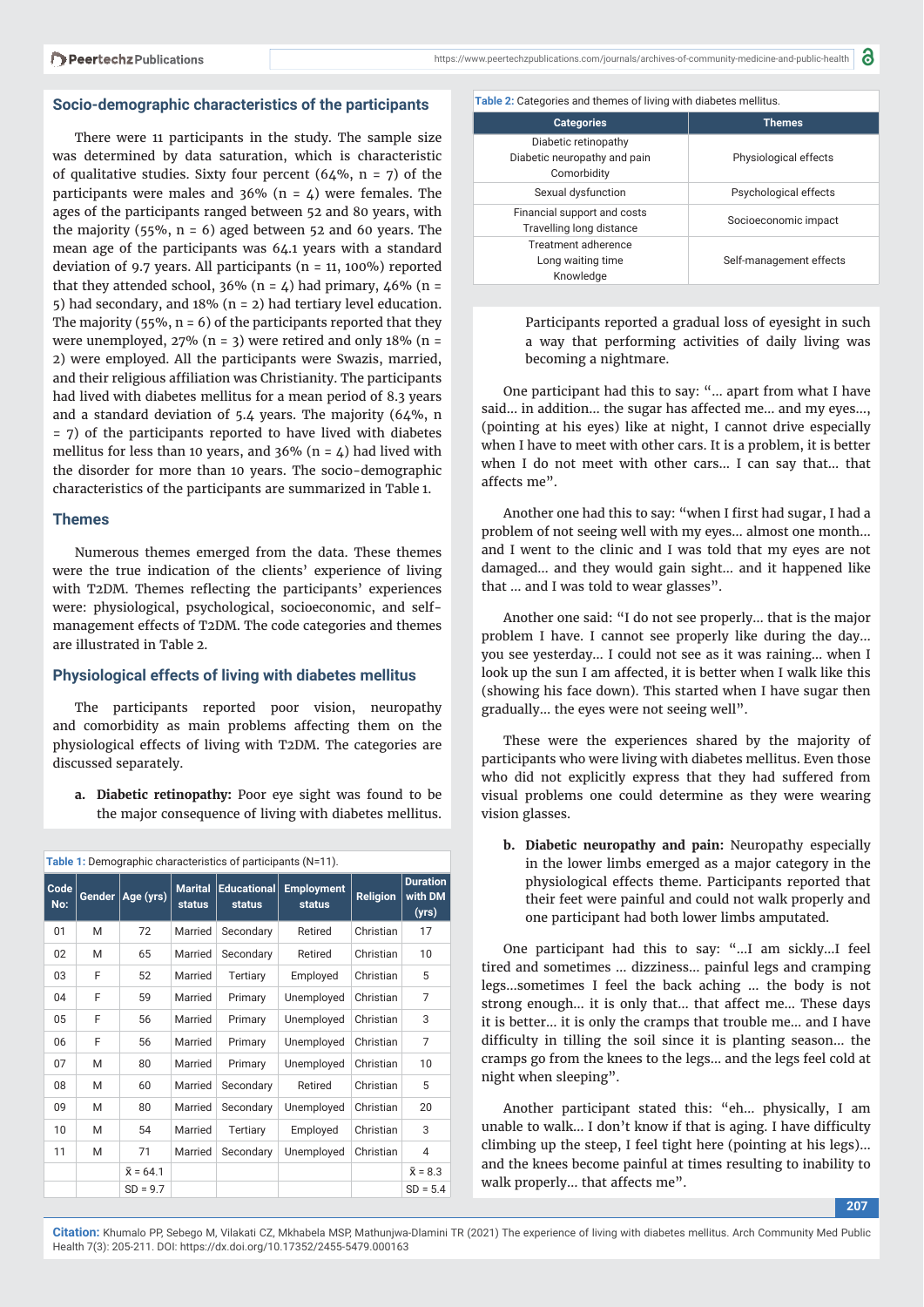One participant who was on a wheel chair had this to say: "… another … another problem is that … as you can see… (Low tone) I am unable to … unable to stand up because… I am like this (pointing at her wheelchair)… because I am sitting here (meaning on wheel chair)'

The experiences of participants indicated that diabetes mellitus affected sensitivity of the extremities, especially the legs resulting to inability to walk or walk with difficulty. Swollen feet and lack of sensation were frequently reported.

**c. Comorbidity:** The simultaneously presence of different conditions in a client with diabetes mellitus was one of the major categories in the physiological effects theme. All participants reported more than one condition that had emerged while living with T2DM. The participants also reported that they had high blood pressure and took it as a norm to have both conditions concurrently (hypertension and diabetes mellitus).

One participant had this to say: "…oh my God… yes, I am also being treated for heart problem and … sugar… my legs… since I started to be treated for sugar and BP (meaning Blood Pressure) my legs become swollen'

Another participant stated that: "don't say that (grinning)…I also have '*high high'* (high blood pressure) my child".

This was the participant's physiological experience of living with T2DM that to have high blood pressure was a normal occurrence when you were diagnosed with diabetes mellitus.

#### **Psychological effects of living with diabetes mellitus**

A majority of participants reported sexual problems as a major category in the psychological effects of living with T2DM. Although some had pointed out that there was a lot happening to them with regard to the psychological effects that they took as part of aging and not necessarily the effects of diabetes mellitus.

Sexual dysfunction was a major complaint in almost all the male participants, whereas, none of the female participants reported it as a problem.

One male participant had this to say: "…it's just that where it ended up affecting me… it's just that… aw… (Low tone) I just look at a woman (meaning no sexual desire)…eh … that is the only part sugar has affected me".

Another male participant stated that: "I would say that… what I see affecting me a lot is the inability to greet the family (lack of sexual performance)…that is the thing I see affecting me…eh (low tone)".

Another male participant had this to say: "now that the sugar is high…I am not touching my wife…just nothing… nothing".

A female participant had this to say: "…oh…there is no problem with me as my husband is older than me now and is sick…the bedroom issues are things that he does not care of".

#### **Socioeconomic effects of living with diabetes mellitus**

The financial costs and travelling long distances emerged as major category in the socioeconomic effects among participants living with diabetes mellitus. Most participants reported that money was the challenge when living with the condition.

**a. Financial support and costs:** As the majority of the participants were either unemployed or retired they did not have sufficient income to meet their daily needs. The participants reported that the Swaziland Government needed to increase the elderly social grants to enable the participants to manage diabetes mellitus appropriately.

One participant had this to say: "you see… look at me (pointing at herself) I am disabled and this (pointing at the wheel chair) l…like when you are like me, how can they help you, like the Welfare people…they don't help us…at all".

Another participant stated that: "yes…yes…no…the Social Department must care for us…it is needed to care for us because we are at home not working…and the social grant from government…is too small… and we are not able …to satisfy the family because as we are living, we have children…I have grand children who lost their father and their mother is not working. I am not working because I am disabled…as I am old…you see… and that makes us cry a lot…if government…if it's according to us…we will ask for an increase to our grants… to buy…foods… to come here and to feed the orphans".

Another participant said: "we have problems with the social grant especially when you get the money from the bank…the bank charges…and as a result you are left with little money… the money does not cater for our needs…we feel it should be increased maybe we can breathe".

**b. Travelling long distances:** Most participants lived far away from the nearest health facility, which was more than the eight [8] km recommended by Government. Participants reported that they had to wake up early in the morning to board the first mode of transport while fasting as a prerequisite for undergoing a fasting blood glucose test which had to be performed on every followup visit.

One participant had this to say: "… my child…the issue of money…government should increase the money because right now I am staying too far…I have to get a bus to and from home…from here to home …I pay E10… and that makes E20 with return journey. Now I have to look for food to eat."

Another one said: "…since I am coming from a far place… I wish these services could be spread to rural places…to cut down the cost of travelling now and again….because you see... we are not working". This finding reflected the need for decentralization of diabetes mellitus services.

#### **Self-management effects in living with diabetes mellitus**

**a. Treatment adherence:** Most participants reported that the availability of drugs in the hospital was a challenge as at times they were told that medication was out

**208**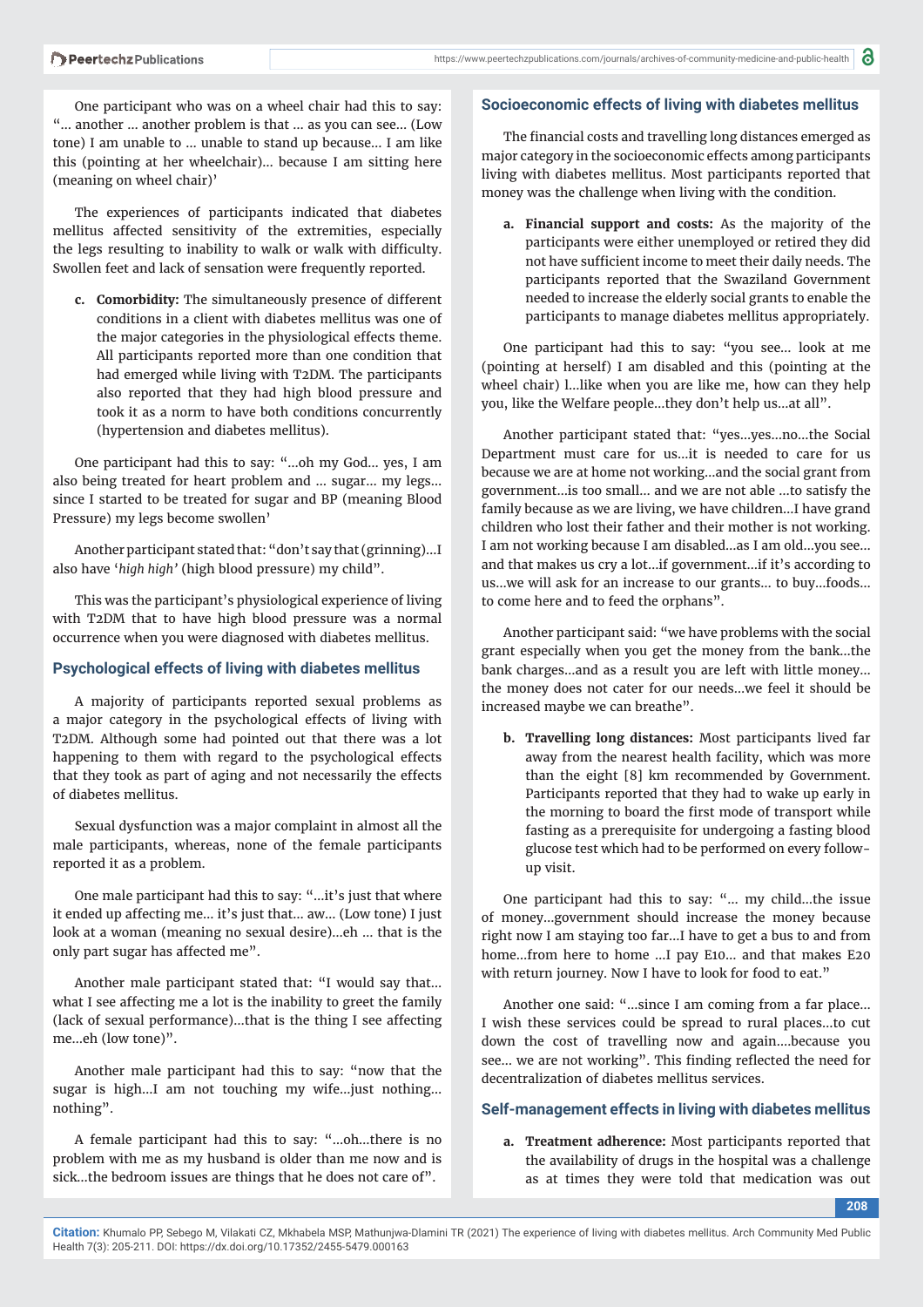of stock and they had to either buy from the local pharmacy which was too costly to the majority of the participants or wait until the next follow-up visit for medication refill. One participant had this to say: "...not enough challenges… because …as I started coming here (hospital), they give me enough pills , but at times they don't give us all the pills…they give us the available pills and other pills we buy them at the chemist… which is too costly… costly …as we are not working".

**b. Long waiting period:** Emerged as another category in the therapy related effects of people living with diabetes.

One participant had this to say: "I want …to talk something… because I need help…I need help my child…that we must get urgent attention because we have sugar, so that we can get food…in time…you see… the long queue …now we have not eaten"

c. Knowledge: Knowledge deficit on managing T2DM emerged as a major category in the therapy related effects among persons living with diabetes mellitus.

One participant had this to say: "they do teach us at times… but in many times…ah…there was this nurse who used to teach us a lot about diabetes…but was then transferred to another hospital in Manzini… I don't know…the nurse was so good at teaching us because before…we…we collect our numbers and register…she…taught us on how to manage yourself while living with sugar".

Another participant said: "oh…these days there is nothing we get…it's been…long time since we last had teachings here… before …they used to tell us in the morning on how to look after yourself…while living with sugar…such as avoiding walking barefooted…even the food you are supposed to eat…they no longer do it now…yes …thank you". There is need for reviving the health education session each day to diabetic clients who come for follow-up care, because empowering clients with knowledge will enhance self-care.

### **Discussion**

Diabetes mellitus could damage the blood vessels of the retina (diabetic retinopathy), potentially leading to blindness. Consistent with Lee and Sum [14], poor vision emerged as one of the physiological effects of living with diabetes mellitus. In accordance to Lee and Sum [14] retinopathy increases progressively with increasing duration of diabetes mellitus. The finding is also supported by Islam, Lechner, Ferrari, Froeschl, Niessen, Seissler & Alam [15] that diabetes mellitus could lead to a variety of disabling complications, including peripheral artery disease, and visual impairment.

The American Diabetes Association [7] also concurred with the above researchers that people living with diabetes mellitus have long-term complications including retinopathy with potential loss of vision. Therefore, regular eye examination in patients suffering from diabetes mellitus is important because poor vision could lead to social isolation, an increased risk of accidents, impaired ability to monitor blood glucose, and administer insulin.

The current study revealed that neuropathy was a common complication resulting in diabetic ulcerations, pain and lower limb amputation. Consistent with Davies, Brophy, Williams and Taylor [16]; Black, Hawks and Keene [8] who revealed that most clients living with diabetes mellitus experienced peripheral neuropathy and described the symptoms as burning pain, stabbing, shooting pain, severe numbness in different body parts. At the other end of the spectrum, clients may describe a feeling of total numbness in the feet and lower leg [8], much like in the current study. In addition, muscular pain secondary to impaired motor neurons could present as night cramps, spasm or a dull ache [8].

Manschot, Biessels, Rutten, Kessels, Glipsen & Kappelle [17] acquiesced with the above statement that peripheral and neurologic complications in adults living with T2DM generated significant reductions in patients' quality of life. The Consensus-Based Practical Guidelines for the Treatment and Prevention of Diabetic Foot [18] reported that foot complications were among the most serious and costly complications in patients suffering from diabetes mellitus. Every 30 seconds in the world a lower limb or part of it is lost due to diabetes mellitus. Amputations of all or part of a lower limb is usually preceded by a foot ulcer. This indicates that patients with T2DM need to be educated on prevention, early detection, and measures to reduce the risk of complications related to diabetes.

Persons living with diabetes mellitus may present with distressing physical symptoms. The long-term effects of distressing symptoms include interference with the individual's quality of life. According to Kalyani, Saudek, Bracati & Selvin [19] adults living with diabetes mellitus have a high prevalence of disability attributed to T2DM related complications.

In harmony Sinclair, Conroy and Bayer [20]; Srikanth and Deedwania [21] revealed that cardiovascular disorders including hypertension were experienced simultaneously with diabetes mellitus. Sinclair, Conroy and Bayer [20] revealed that a majority of participants living with diabetes mellitus had more comorbidities compared to those in the control group. These findings suggest that specific health care interventions be designed for clients living with diabetic mellitus so as to reduce prevalence of comorbidities.

The traditional management of diabetes mellitus targets the diet, medication, and exercise, yet the psychological aspects of T2DM are overwhelming. Consistent with previous research [22,23] the study revealed that the inability to achieve and maintain an erection sufficient for satisfactory sexual intercourse was distressing and was a common symptom among men living with diabetes mellitus. Diabetes mellitus has been long considered a major cause of sexual dysfunction among people living with the illness. Rosen, Wing, Schneider, Wadden, Foster, West, et al., [22] noted that in the presence of more than one disease and diabetes mellitus related complications in men living with diabetes mellitus, sexual dysfunction was aggravated. Copeland et al., [23] support the findings of the study by Rosen, et al. [22] that the risk of sexual dysfunction is higher among diabetic compared to nondiabetic men. The researchers [23] also revealed that women also

**209**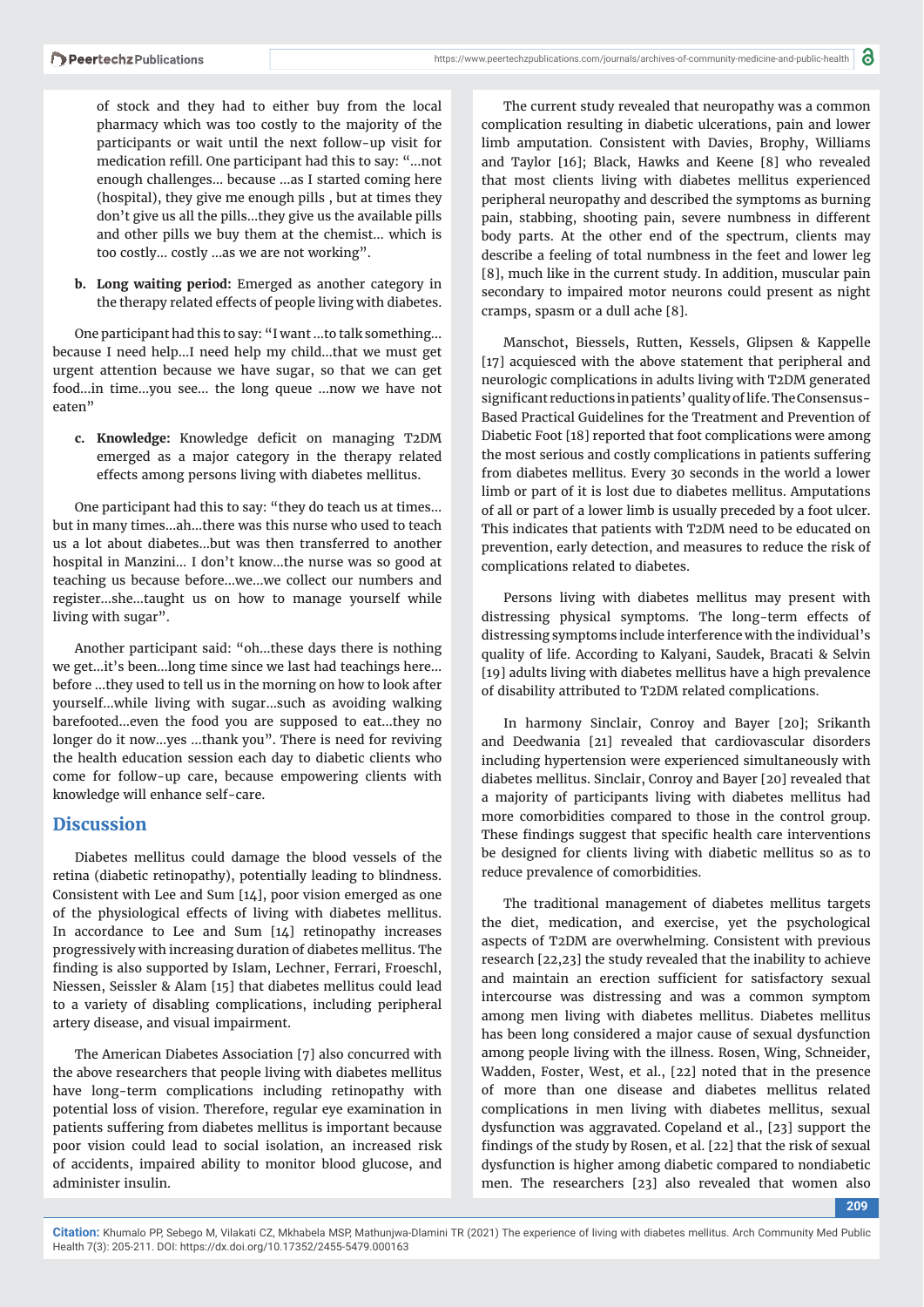experienced a variety of sexual dysfunction including vascular changes in the urogenital tissues affecting genital lubrication and neuropathy-mediated alterations.

Contrary to previous research [23] in the current study, sexual dysfunction was not reported among female participants. However, this may be related to that discussions on sexuality and sexual issues is viewed as a taboo in Swazi culture. Copeland, et al. [23] reported that females suffering from diabetes mellitus also experienced sexual dysfunction, much like their male counterparts. The findings by Copeland, et al. [23] suggest that health care providers should assess the psychosocial wellbeing of all adults living with diabetes mellitus. In understanding and addressing the psychosocial wellbeing of clients living with diabetes mellitus, the relationship between the client and family could be strengthened. Diabetes mellitus is a devastating chronic progressive disease associated with multiple long terms social implications which disturb the client's wellbeing and social life. It was evident from the participants that there were various socioeconomic consequences of living with diabetes mellitus. These consequences arose from insufficient funds and resources to cater for their special needs: lack of financial support from the family and insufficient social grants. Diabetes mellitus affects both individuals and their families and has an impact on economic development of a country. Diabetes mellitus changes the patient's personal situation and causes permanent health deterioration, which restricts or entirely impedes the patients' performance of activities of daily living. It also causes considerable human as well as social and economic losses resulting to poor quality of life [24]. These effects probably also disable communities and retard national economic growth.

Consistent with the WHO  $[8]$ , the study finding revealed that most clients who live with diabetes mellitus were among the elderly, and resided far from health facilities. Travelling for monthly follow-up care was a challenge, as the cost for transport is continuously escalating. It also transpired from the study that at times their medications were out of stock and thus sometimes clients had to buy the medication from the pharmacy. For those clients without money the month just passed without having their daily medications.

It is then impossible for people living with diabetes to adhere to treatment as most of them could not afford to buy medication from the pharmacy and thus could result to complications. Treatment adherence then becomes a major factor in managing this chronic condition. These findings are supported by researchers [25] that adherence to medication was vital in achieving glucose control. Poor adherence to medication in clients living with diabetes mellitus could result in complications, such as medication-related weight gain and cardiovascular risk. Zhang, Chan, and Chen [26] concur with Hauber, et al. [25] on that the unavailability of medication in health facilities resulted in poor adherence among people living with diabetes mellitus. Therefore, it is imperative for health care managers to be future focused so as to avoid anti-diabetic medication from running out of stock.

In accordance with WHO [8] the costs of diabetes mellitus

affected everyone, everywhere, but they were not only financially related. Intangible costs include pain, anxiety, inconvenience and generally have a great impact on the lives of clients and their families and are the most difficult to quantify. Direct costs to individuals and families include medical care, drugs, insulin and other supplies. Clients may also have to bear other personal costs, such as increased payments for health, life, and automobile insurance [8].

The findings of this study also revealed that most participants living with diabetes mellitus were not employed and this interfered with their daily needs to control the condition. It could be possible that most clients living with diabetes mellitus had poor health which might have contributed to loss of employment. Living with diabetes mellitus demands regular follow-up care and appropriate diet which they may not afford due to lack of money. This implies that the social grant for the elderly should be reviewed and probably expanded to accommodate individuals who suffer from chronic disorders including diabetes mellitus. This might enable individuals living with diabetes mellitus to maintain quality life, reduce morbidity, disability, and mortality.

Health education and counseling are fundamental building blocks for self-management. Inorder for the diabetics to effectively manage their illness they need to be empowered with knowledge, and skills. In harmony with George and Thomas [9], the study findings showed that most participants had knowledge deficit about their disorder, diabetes mellitus. According to Hauber, Mohamed, Johnson and Farley [25] successful education does not only impart knowledge but also empowers and motivates individuals to utilize knowledge and apply practical skills in self-management. George and Thomas [9] found that knowledge gaps and negative attitude regarding diabetes mellitus self-management were common among participants. However, the current study did not research on the participants attitudes towards self-management. Furthermore, George and Thomas [9] revealed that most clinicians and researchers advocated that clients needed to be taught skills on self- management to become reliable, capable and responsible to take care of self. This implies that tailored programs for clients living with diabetes mellitus be developed in order to improve their knowledge and self-management skills.

#### **Recommendations**

Based on the study findings it is recommended that:

- 1. The Ministry of Health consider decentralizing services for managing non-communicable diseases such as diabetes mellitus to facilitate client access to care.
- 2. Health care providers should empower clients living with diabetes mellitus and their families on knowledge and skills essential in self-management.
- 3. Health care providers need to encourage clients living with diabetes mellitus to have back-yard gardens so as to improve their diet.

**210**